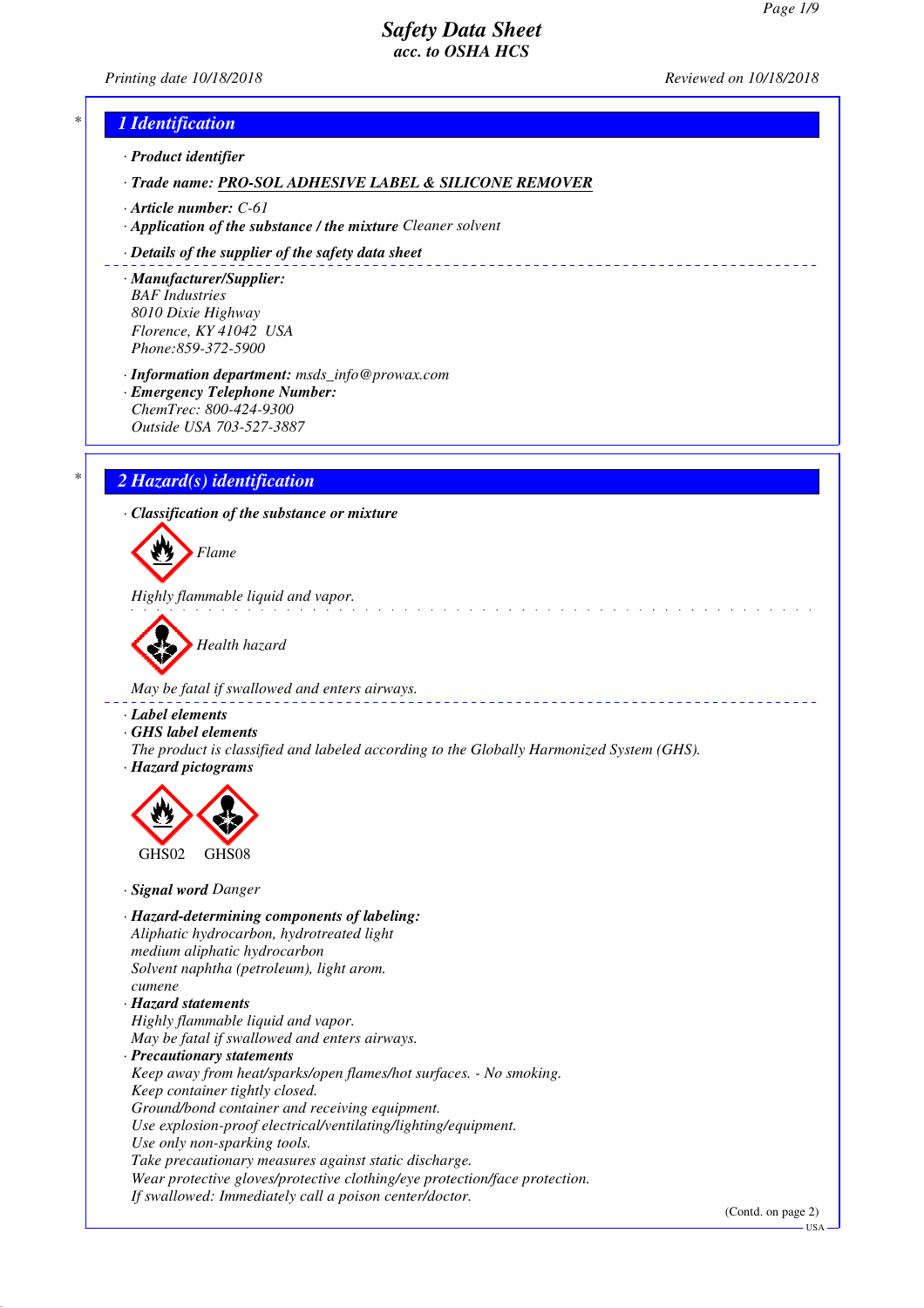*Printing date 10/18/2018 Reviewed on 10/18/2018*

### *Trade name: PRO-SOL ADHESIVE LABEL & SILICONE REMOVER*

(Contd. of page 1)

*Do NOT induce vomiting.*

*If on skin (or hair): Take off immediately all contaminated clothing. Rinse skin with water/shower. In case of fire: Use for extinction: CO2, powder or water spray.*

*Store in a well-ventilated place. Keep cool.*

*Store locked up.*

*Dispose of contents/container in accordance with local/regional/national/international regulations.*

*· Other hazards*

#### *· Results of PBT and vPvB assessment*

- *· PBT: Not applicable.*
- *· vPvB: Not applicable.*

## *\* 3 Composition/information on ingredients*

*· Chemical characterization: Mixtures*

*· Description: Mixture of the substances listed below with nonhazardous additions.*

| 64742-49-0 Aliphatic hydrocarbon, hydrotreated light<br>$50 - 100\%$<br>$64742-88-7$ medium aliphatic hydrocarbon<br>$2.5 - 10\%$<br>$67-63-0$ propan-2-ol<br>  $2.5 - 10\%$<br>$111-76-2$ 2-butoxyethanol<br>$2.5 - 10\%$<br>64742-95-6 Solvent naphtha (petroleum), light arom.<br>$2.5 - 10\%$ | · Dangerous components: |  |  |
|---------------------------------------------------------------------------------------------------------------------------------------------------------------------------------------------------------------------------------------------------------------------------------------------------|-------------------------|--|--|
|                                                                                                                                                                                                                                                                                                   |                         |  |  |
|                                                                                                                                                                                                                                                                                                   |                         |  |  |
|                                                                                                                                                                                                                                                                                                   |                         |  |  |
|                                                                                                                                                                                                                                                                                                   |                         |  |  |
|                                                                                                                                                                                                                                                                                                   |                         |  |  |

### *\* 4 First-aid measures*

- *· Description of first aid measures*
- *· General information: Immediately remove any clothing soiled by the product.*
- *· After inhalation: Supply fresh air; consult doctor in case of complaints.*
- *· After skin contact: Immediately rinse with water.*
- *· After eye contact: Rinse opened eye for several minutes under running water.*
- *· After swallowing: If symptoms persist consult doctor.*
- *· Information for doctor:*
- *· Most important symptoms and effects, both acute and delayed No further relevant information available.*
- *· Indication of any immediate medical attention and special treatment needed*
- *No further relevant information available.*

### *\* 5 Fire-fighting measures*

- *· Extinguishing media*
- *· Suitable extinguishing agents:*
- *CO2, extinguishing powder or water spray. Fight larger fires with water spray or alcohol resistant foam. · For safety reasons unsuitable extinguishing agents: Water with full jet*
- *· Special hazards arising from the substance or mixture No further relevant information available.*
- *· Advice for firefighters*
- *· Protective equipment: No special measures required.*

### *\* 6 Accidental release measures*

- *· Personal precautions, protective equipment and emergency procedures Wear protective equipment. Keep unprotected persons away.*
- *· Environmental precautions: Do not allow to enter sewers/ surface or ground water.*
- *· Methods and material for containment and cleaning up:*
- *Absorb with liquid-binding material (sand, diatomite, acid binders, universal binders, sawdust). Dispose contaminated material as waste according to item 13.*

(Contd. on page 3)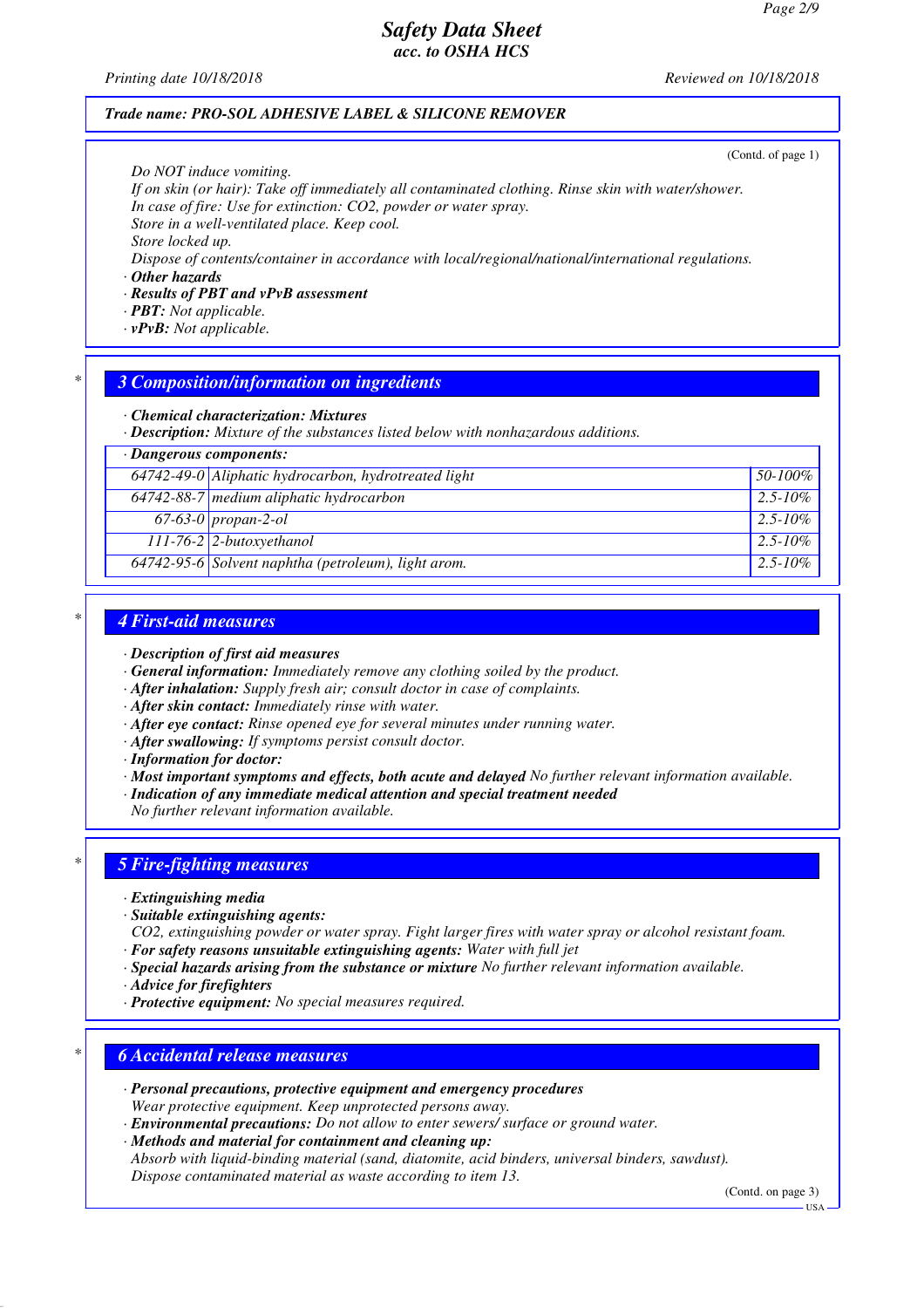*Printing date 10/18/2018 Reviewed on 10/18/2018*

#### *Trade name: PRO-SOL ADHESIVE LABEL & SILICONE REMOVER*

(Contd. of page 2)

*Ensure adequate ventilation. · Reference to other sections See Section 7 for information on safe handling. See Section 8 for information on personal protection equipment. See Section 13 for disposal information.*

## *\* 7 Handling and storage*

- *· Handling:*
- *· Precautions for safe handling No special precautions are necessary if used correctly.*
- *· Information about protection against explosions and fires: Keep ignition sources away - Do not smoke. Protect against electrostatic charges.*
- *· Conditions for safe storage, including any incompatibilities*
- *· Storage:*
- *· Requirements to be met by storerooms and receptacles: Store in a cool location.*
- *· Information about storage in one common storage facility: Not required.*
- *· Further information about storage conditions: Keep receptacle tightly sealed.*
- *Store in cool, dry conditions in well sealed receptacles.*
- *· Specific end use(s) No further relevant information available.*

#### *\* 8 Exposure controls/personal protection*

- *· Additional information about design of technical systems: No further data; see item 7.*
- *· Control parameters*
- *· Components with limit values that require monitoring at the workplace:*

*The following constituents are the only constituents of the product which have a PEL, TLV or other recommended exposure limit.*

*At this time, the other constituents have no known exposure limits.*

### *67-63-0 propan-2-ol*

- *PEL Long-term value: 980 mg/m³, 400 ppm REL Short-term value: 1225 mg/m³, 500 ppm*
- *Long-term value: 980 mg/m³, 400 ppm TLV Short-term value: 984 mg/m³, 400 ppm Long-term value: 492 mg/m³, 200 ppm BEI*

#### *111-76-2 2-butoxyethanol*

- *PEL Long-term value: 240 mg/m³, 50 ppm Skin*
- *REL Long-term value: 24 mg/m³, 5 ppm Skin*
- *TLV Long-term value: 97 mg/m³, 20 ppm BEI*

### *· Ingredients with biological limit values:*

*67-63-0 propan-2-ol*

- *BEI 40 mg/L*
	- *Medium: urine Time: end of shift at end of workweek Parameter: Acetone (background, nonspecific)*

(Contd. on page 4)

USA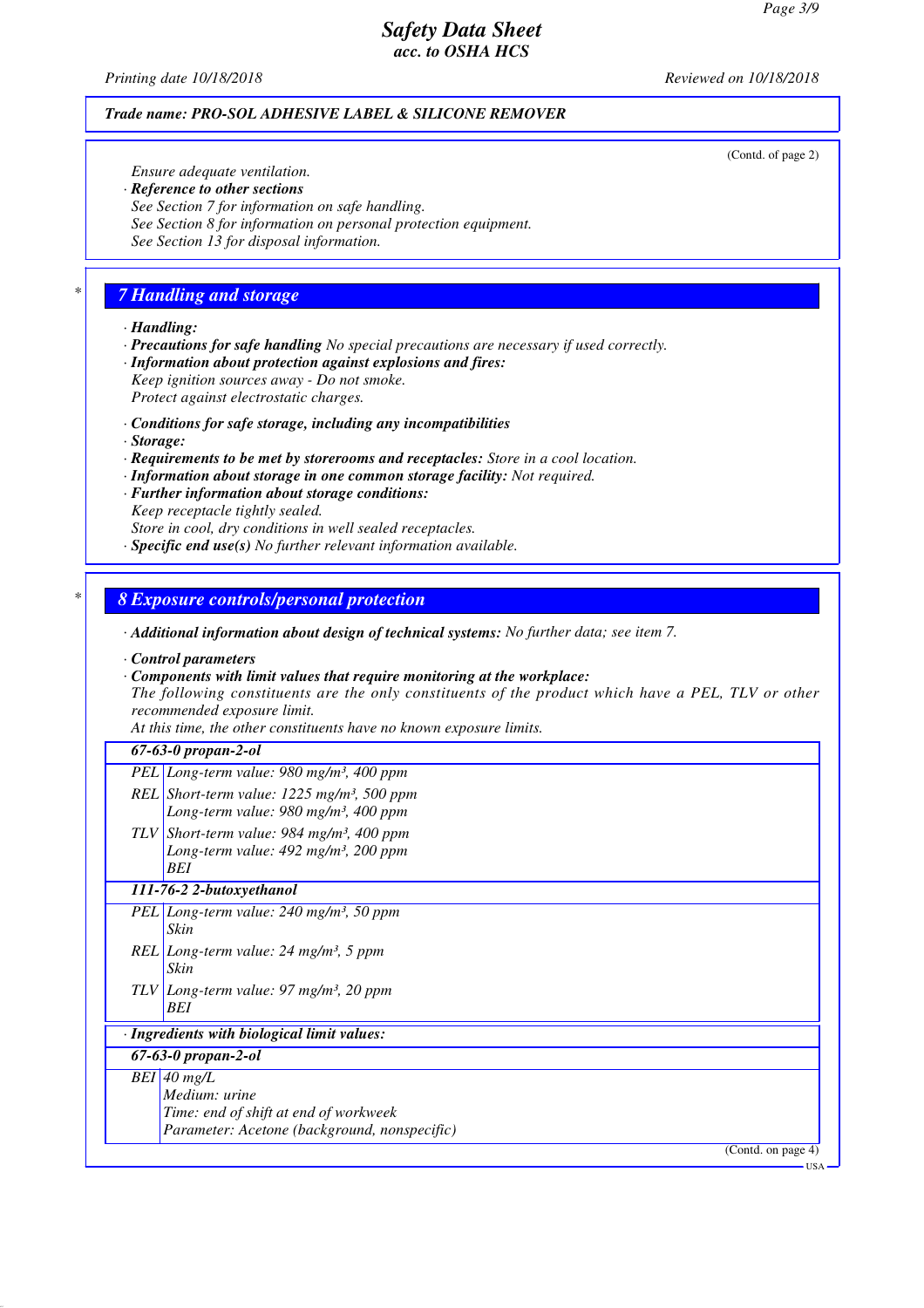*Printing date 10/18/2018 Reviewed on 10/18/2018*

(Contd. of page 3)

### *Trade name: PRO-SOL ADHESIVE LABEL & SILICONE REMOVER*

#### *111-76-2 2-butoxyethanol*

*BEI 200 mg/g creatinine Medium: urine Time: end of shift Parameter: Butoxyacetic acid with hydrolysis*

*· Additional information: The lists that were valid during the creation were used as basis.*

#### *· Exposure controls*

- *· Personal protective equipment:*
- *· General protective and hygienic measures:*
- *Keep away from foodstuffs, beverages and feed. Immediately remove all soiled and contaminated clothing. Wash hands before breaks and at the end of work.*
- *· Breathing equipment: Not required.*

*· Protection of hands:*



*Protective gloves*

*The glove material has to be impermeable and resistant to the product/ the substance/ the preparation. Due to missing tests no recommendation to the glove material can be given for the product/ the preparation/ the chemical mixture.*

*Selection of the glove material on consideration of the penetration times, rates of diffusion and the degradation*

*· Material of gloves*

*The selection of the suitable gloves does not only depend on the material, but also on further marks of quality and varies from manufacturer to manufacturer. As the product is a preparation of several substances, the resistance of the glove material can not be calculated in advance and has therefore to be checked prior to the application.*

*· Penetration time of glove material*

*The exact break through time has to be found out by the manufacturer of the protective gloves and has to be observed.*

*· Eye protection:*



*Tightly sealed goggles*

| · Information on basic physical and chemical properties<br>· General Information |                           |  |
|----------------------------------------------------------------------------------|---------------------------|--|
| $\cdot$ Appearance:                                                              |                           |  |
| Form:<br>Color:                                                                  | Liquid                    |  |
| $\cdot$ Odor:                                                                    | Colorless<br>Solvent-like |  |
| $\cdot$ Odor threshold:                                                          | Not determined.           |  |
| $\cdot$ pH-value:                                                                | Not applicable            |  |
| $\cdot$ Change in condition                                                      |                           |  |
| <b>Melting point/Melting range:</b>                                              | Undetermined.             |  |
| <b>Boiling point/Boiling range:</b>                                              | 82 °C (179.6 °F)          |  |
| · Flash point:                                                                   | >10 °C (> 50 °F)          |  |
| · Flammability (solid, gaseous):                                                 | Not applicable.           |  |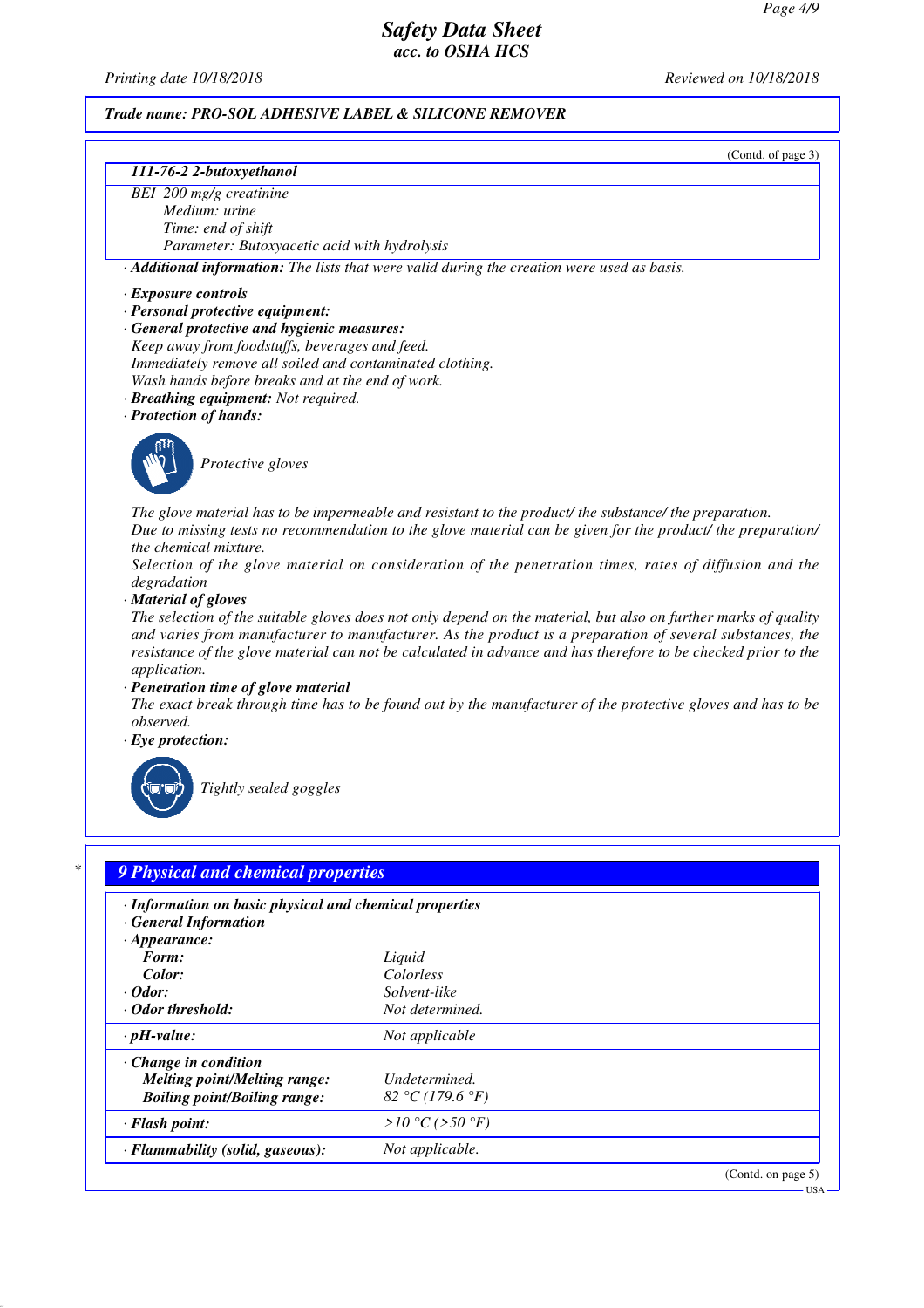USA

# *Safety Data Sheet acc. to OSHA HCS*

*Printing date 10/18/2018 Reviewed on 10/18/2018*

### *Trade name: PRO-SOL ADHESIVE LABEL & SILICONE REMOVER*

|                                                                       | (Contd. of page 4)                                                                            |
|-----------------------------------------------------------------------|-----------------------------------------------------------------------------------------------|
| · Ignition temperature:                                               | 265 °C (509 °F)                                                                               |
| $\cdot$ Decomposition temperature:                                    | Not determined.                                                                               |
| $\cdot$ Auto igniting:                                                | Product is not selfigniting.                                                                  |
| · Danger of explosion:                                                | Product is not explosive. However, formation of explosive air/vapor<br>mixtures are possible. |
| <b>Explosion limits:</b>                                              |                                                                                               |
| Lower:                                                                | $0.9$ Vol $\%$                                                                                |
| <b>Upper:</b>                                                         | 6.7 Vol $\%$                                                                                  |
| $\cdot$ Vapor pressure at 20 $\rm{^{\circ}C}$ (68 $\rm{^{\circ}F}$ ): | 15 hPa $(11.3 \text{ mm Hg})$                                                                 |
| $\cdot$ Density at 20 $\degree$ C (68 $\degree$ F):                   | $0.7737$ g/cm <sup>3</sup> (6.4565 lbs/gal)                                                   |
| · Relative density                                                    | Not determined.                                                                               |
| · Vapor density                                                       | Not determined.                                                                               |
| $\cdot$ Evaporation rate                                              | Not determined.                                                                               |
| · Solubility in / Miscibility with                                    |                                                                                               |
| Water:                                                                | Not miscible or difficult to mix.                                                             |
| · Partition coefficient (n-octanol/water): Not determined.            |                                                                                               |
| · Viscosity:                                                          |                                                                                               |
| Dynamic at 20 °C (68 °F):                                             | $3.5$ mPas                                                                                    |
| Kinematic at 40 °C (104 °F):                                          | $3.23 \, \text{mm}^2/\text{s}$                                                                |
| · Solvent content:                                                    |                                                                                               |
| Organic solvents:                                                     | $100.0 \%$                                                                                    |
| <b>VOC</b> content:                                                   | 99.97%                                                                                        |
| Solids content:                                                       | $0.0 \%$                                                                                      |
| $\cdot$ Other information                                             | No further relevant information available.                                                    |

# *\* 10 Stability and reactivity*

*· Reactivity No further relevant information available.*

*· Chemical stability*

- *· Thermal decomposition / conditions to be avoided: No decomposition if used according to specifications.*
- *· Possibility of hazardous reactions No dangerous reactions known.*
- *· Conditions to avoid No further relevant information available.*
- *· Incompatible materials: No further relevant information available.*
- *· Hazardous decomposition products: No dangerous decomposition products known.*

## *\* 11 Toxicological information*

*· Information on toxicological effects*

*· Acute toxicity:*

| $\cdot$ LD/LC50 values that are relevant for classification: |      |                                      |  |  |  |
|--------------------------------------------------------------|------|--------------------------------------|--|--|--|
| 64742-88-7 medium aliphatic hydrocarbon                      |      |                                      |  |  |  |
| Oral                                                         | LD50 | $> 6,500$ mg/kg (rat)                |  |  |  |
| Dermal                                                       | LD50 | $\frac{3,000 \text{ m} g}{kg}$ (rab) |  |  |  |
|                                                              |      | Inhalative LC50/4 h > 14 mg/l (rat)  |  |  |  |
| 64742-95-6 Solvent naphtha (petroleum), light arom.          |      |                                      |  |  |  |
| Oral                                                         | LD50 | $>6,800$ mg/kg (rat)                 |  |  |  |
| Dermal                                                       | LD50 | $>3,400$ mg/kg (rab)                 |  |  |  |
|                                                              |      | (Contd. on page $6$ )                |  |  |  |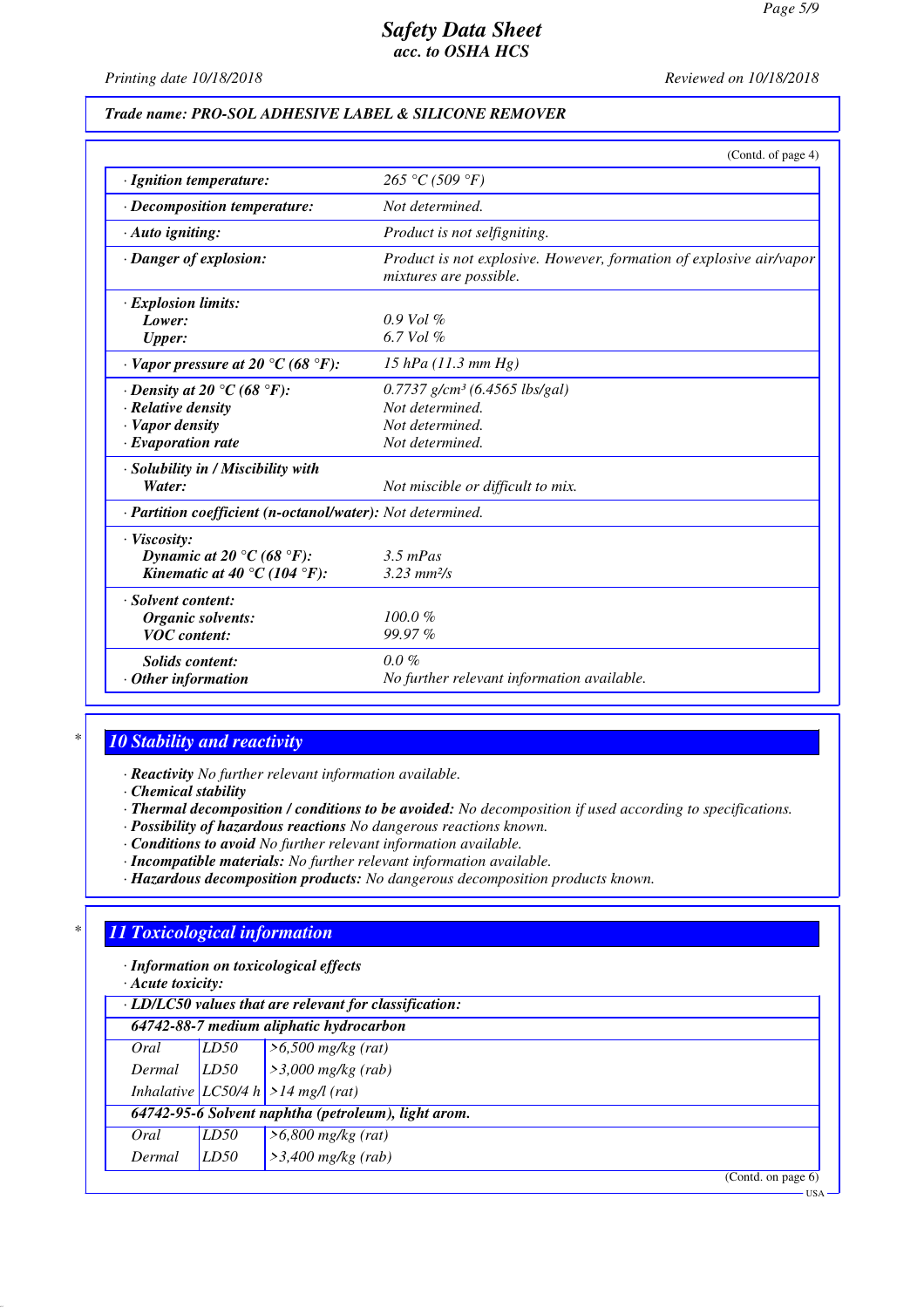*Printing date 10/18/2018 Reviewed on 10/18/2018*

### *Trade name: PRO-SOL ADHESIVE LABEL & SILICONE REMOVER*

(Contd. of page 5)

### *Inhalative LC50/4 h >10.2 mg/l (rat)*

#### *· Primary irritant effect:*

*· on the skin: No irritant effect.*

*· on the eye: No irritating effect.*

*· Sensitization: No sensitizing effects known.*

*· Additional toxicological information:*

*The product shows the following dangers according to internally approved calculation methods for preparations:*

*· Carcinogenic categories*

*· IARC (International Agency for Research on Cancer) 67-63-0 propan-2-ol 3* 

*111-76-2 2-butoxyethanol 3* 

*1330-20-7 xylene 3* 

*98-82-8 cumene 2B*

*· NTP (National Toxicology Program)*

*98-82-8 cumene R* 

#### *· OSHA-Ca (Occupational Safety & Health Administration)*

*None of the ingredients is listed.*

### *\* 12 Ecological information*

*· Toxicity*

- *· Aquatic toxicity: No further relevant information available.*
- *· Persistence and degradability No further relevant information available.*
- *· Behavior in environmental systems:*
- *· Bioaccumulative potential No further relevant information available.*
- *· Mobility in soil No further relevant information available.*
- *· Additional ecological information:*

#### *· General notes:*

*Water hazard class 1 (Self-assessment): slightly hazardous for water*

*Do not allow undiluted product or large quantities of it to reach ground water, water course or sewage system.*

- *· Results of PBT and vPvB assessment*
- *· PBT: Not applicable.*
- *· vPvB: Not applicable.*
- *· Other adverse effects No further relevant information available.*

### *13 Disposal considerations*

*· Waste treatment methods*

*· Recommendation:*

*Must not be disposed of together with household garbage. Do not allow product to reach sewage system.*

- *· Uncleaned packagings:*
- *· Recommendation: Disposal must be made according to official regulations.*

### *\* 14 Transport information*

*· UN-Number*

*· DOT, ADR, IMDG, IATA UN1993*

(Contd. on page 7)

USA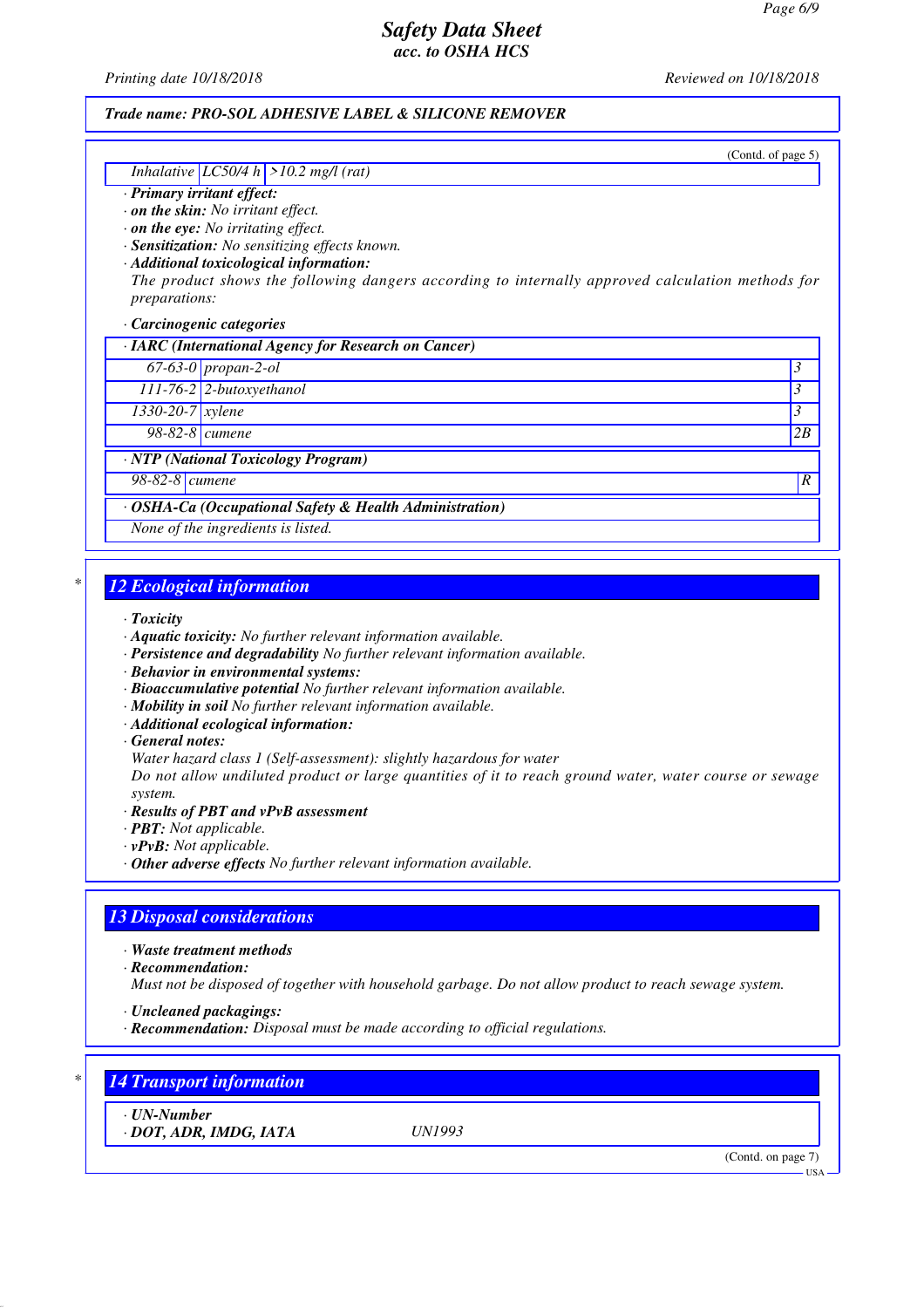*Printing date 10/18/2018 Reviewed on 10/18/2018*

|                                              | (Contd. of page 6)                                                                                  |
|----------------------------------------------|-----------------------------------------------------------------------------------------------------|
| · UN proper shipping name                    |                                                                                                     |
| $\cdot$ DOT                                  | Flammable liquids, n.o.s. (Aliphatic hydrocarbon, hydrotreated                                      |
|                                              | light, Isopropanol)                                                                                 |
| $\cdot$ ADR                                  | 1993 Flammable liquids, n.o.s. (Aliphatic hydrocarbon,                                              |
|                                              | hydrotreated light, Isopropanol)<br>FLAMMABLE LIQUID, N.O.S. (Aliphatic hydrocarbon,                |
| · IMDG, IATA                                 | hydrotreated light, ISOPROPANOL (ISOPROPYL ALCOHOL))                                                |
| · Transport hazard class(es)                 |                                                                                                     |
| $\cdot$ DOT                                  |                                                                                                     |
|                                              |                                                                                                     |
|                                              |                                                                                                     |
|                                              |                                                                                                     |
|                                              |                                                                                                     |
| · Class                                      | 3 Flammable liquids                                                                                 |
| · Label                                      | 3<br>___________________                                                                            |
| · ADR, IMDG, IATA                            |                                                                                                     |
|                                              |                                                                                                     |
|                                              |                                                                                                     |
|                                              |                                                                                                     |
|                                              |                                                                                                     |
| $\cdot$ Class                                | 3 Flammable liquids                                                                                 |
| · Label                                      | 3                                                                                                   |
| · Packing group                              |                                                                                                     |
| · DOT, ADR, IMDG, IATA                       | II                                                                                                  |
| · Environmental hazards:                     |                                                                                                     |
| · Marine pollutant:                          | N <sub>O</sub>                                                                                      |
| · Special precautions for user               | Warning: Flammable liquids                                                                          |
| · Danger code (Kemler):                      | 33                                                                                                  |
| · EMS Number:                                | $F-E, S-E$                                                                                          |
| · Stowage Category                           | B                                                                                                   |
| · Transport in bulk according to Annex II of |                                                                                                     |
| <b>MARPOL73/78 and the IBC Code</b>          | Not applicable.                                                                                     |
| · Transport/Additional information:          |                                                                                                     |
| $\cdot$ DOT                                  |                                                                                                     |
| · Quantity limitations                       | On passenger aircraft/rail: 5 L                                                                     |
|                                              | On cargo aircraft only: 60 L                                                                        |
| $\cdot$ ADR                                  |                                                                                                     |
| $\cdot$ Excepted quantities (EQ)             | Code: E2                                                                                            |
|                                              | Maximum net quantity per inner packaging: 30 ml                                                     |
|                                              | Maximum net quantity per outer packaging: 500 ml                                                    |
| $\cdot$ IMDG                                 |                                                                                                     |
| $\cdot$ Limited quantities (LQ)              | 1L                                                                                                  |
| $\cdot$ Excepted quantities (EQ)             | Code: E2                                                                                            |
|                                              | Maximum net quantity per inner packaging: 30 ml<br>Maximum net quantity per outer packaging: 500 ml |
|                                              |                                                                                                     |
| · UN "Model Regulation":                     | UN 1993 FLAMMABLE LIQUIDS, N.O.S. (ALIPHATIC<br>HYDROCARBON, HYDROTREATED LIGHT,                    |
|                                              |                                                                                                     |

(Contd. on page 8)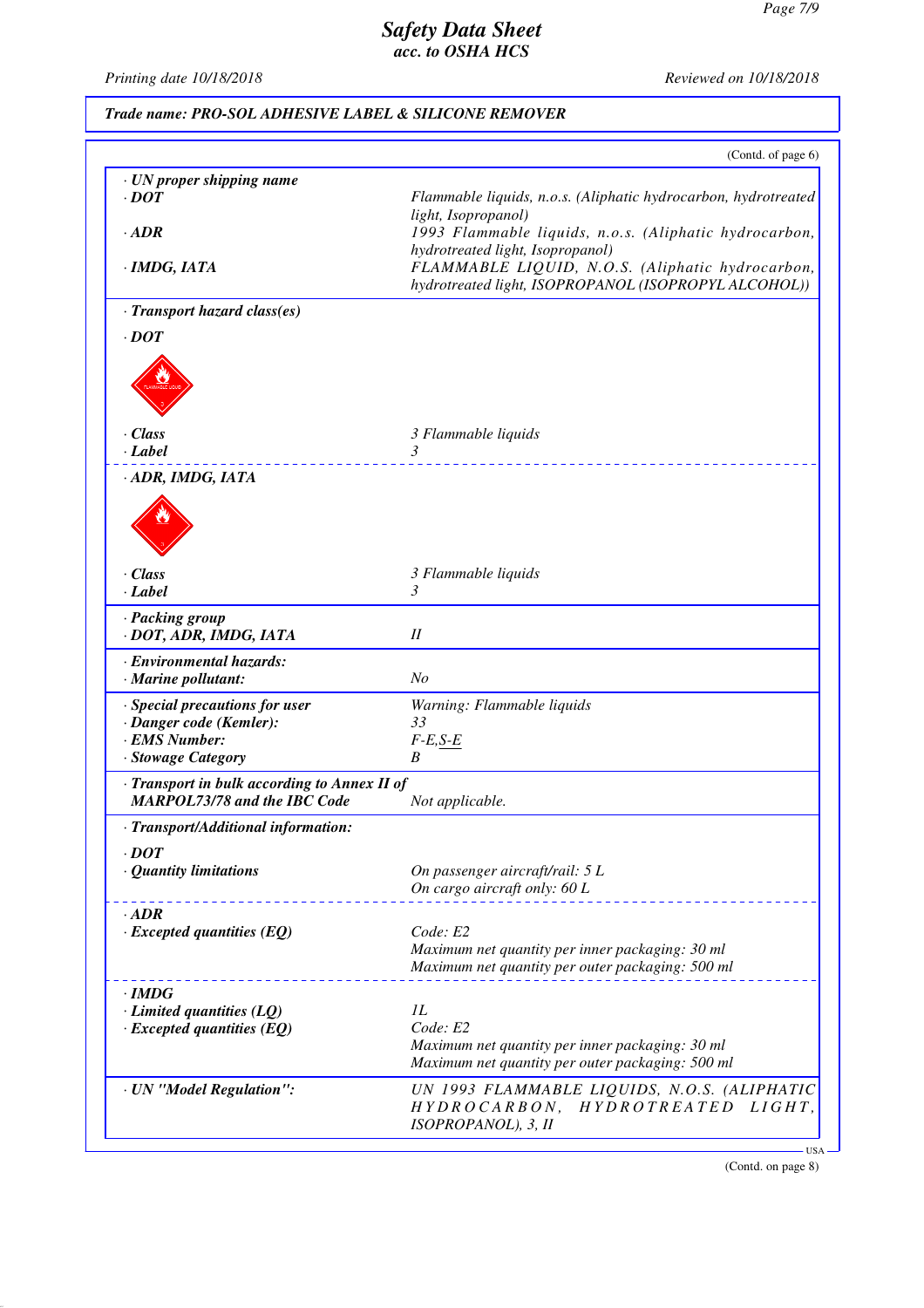*Printing date 10/18/2018 Reviewed on 10/18/2018*

*Trade name: PRO-SOL ADHESIVE LABEL & SILICONE REMOVER*

(Contd. of page 7)

| · Sara<br>· Section 355 (extremely hazardous substances):        |        |
|------------------------------------------------------------------|--------|
| None of the ingredients is listed.                               |        |
| · Section 313 (Specific toxic chemical listings):                |        |
| $67-63-0$ propan-2-ol                                            |        |
| 111-76-2 2-butoxyethanol                                         |        |
| 95-63-6 $1,2,4$ -trimethylbenzene                                |        |
| 1330-20-7 xylene                                                 |        |
| $98-82-8$ cumene                                                 |        |
| · TSCA (Toxic Substances Control Act) All ingredients are listed |        |
| · TSCA new (21st Century Act) (Substances not listed)            |        |
| 64742-49-0 Aliphatic hydrocarbon, hydrotreated light             |        |
| 64742-95-6 Solvent naphtha (petroleum), light arom.              |        |
| · Proposition 65                                                 |        |
| Chemicals known to cause cancer:                                 |        |
| None of the ingredients is listed.                               |        |
| · Chemicals known to cause reproductive toxicity for females:    |        |
| None of the ingredients is listed.                               |        |
| · Chemicals known to cause reproductive toxicity for males:      |        |
| None of the ingredients is listed.                               |        |
| · Chemicals known to cause developmental toxicity:               |        |
| None of the ingredients is listed.                               |        |
| · Carcinogenic categories                                        |        |
| · EPA (Environmental Protection Agency)                          |        |
| 111-76-2 2-butoxyethanol                                         | NL     |
| $95-63-6$ 1,2,4-trimethylbenzene                                 | $I\!I$ |
| 1330-20-7 xylene                                                 |        |
| $98-82-8$ cumene                                                 | D, CBD |
| · TLV (Threshold Limit Value established by ACGIH)               |        |
| $67-63-0$ propan-2-ol                                            |        |
| 111-76-2 2-butoxyethanol                                         |        |
| 1330-20-7 xylene                                                 |        |

*· GHS label elements*

*The product is classified and labeled according to the Globally Harmonized System (GHS). · Hazard pictograms*



*· Signal word Danger*

*· Hazard-determining components of labeling: Aliphatic hydrocarbon, hydrotreated light*

(Contd. on page 9) USA